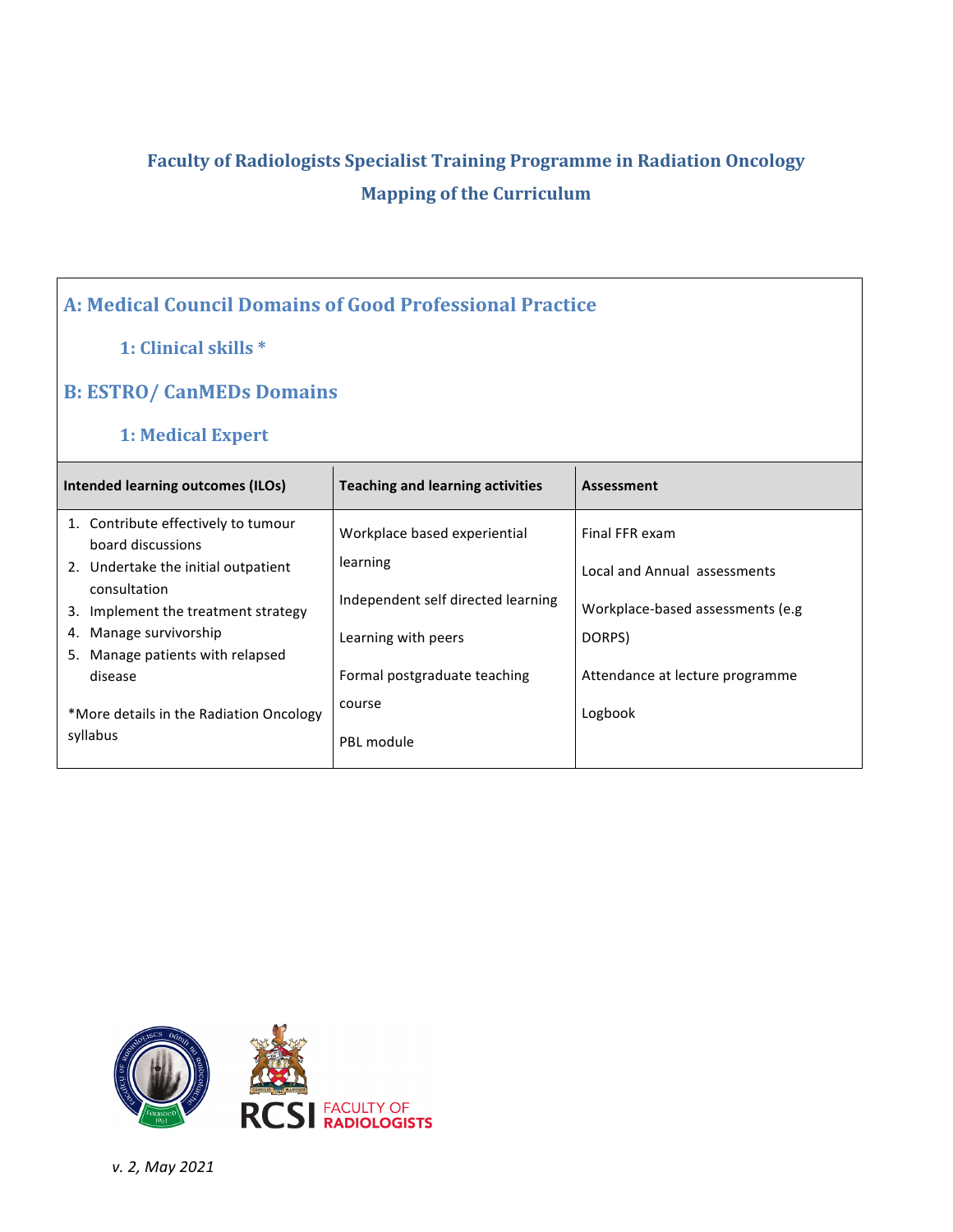#### **2: Communication and Interpersonal skills**

### **B: ESTRO/ CanMEDs Domains**

#### **2: Communicator**

| <b>Intended learning outcomes (ILOs)</b> |                                                                                                                                                                                                                                                                        | <b>Teaching and learning activities</b>                                                                                                                               | Assessment                                                                                                                                    |
|------------------------------------------|------------------------------------------------------------------------------------------------------------------------------------------------------------------------------------------------------------------------------------------------------------------------|-----------------------------------------------------------------------------------------------------------------------------------------------------------------------|-----------------------------------------------------------------------------------------------------------------------------------------------|
| 1.<br>2.<br>3.                           | Build a therapeutic relationship with<br>patients and their relatives<br>Elicit and synthesise accurate and<br>relevant information from patients<br>Develop management plans with<br>patients and their families that<br>reflect their health care needs and<br>goals | Human factor and patient safety<br>course (HFPS)<br>Workplace based experiential<br>learning including participating in /<br>leading family meetings with<br>patients | Successful completion of HFPS course<br>Multisource Feedback<br>Final FFR exam<br>Local and annual assessments<br>Workplace-based assessments |
| 4.<br>5.                                 | Manage emotionally charged<br>conversations<br>Document accurately and share<br>appropriately information about the<br>consultation                                                                                                                                    |                                                                                                                                                                       |                                                                                                                                               |

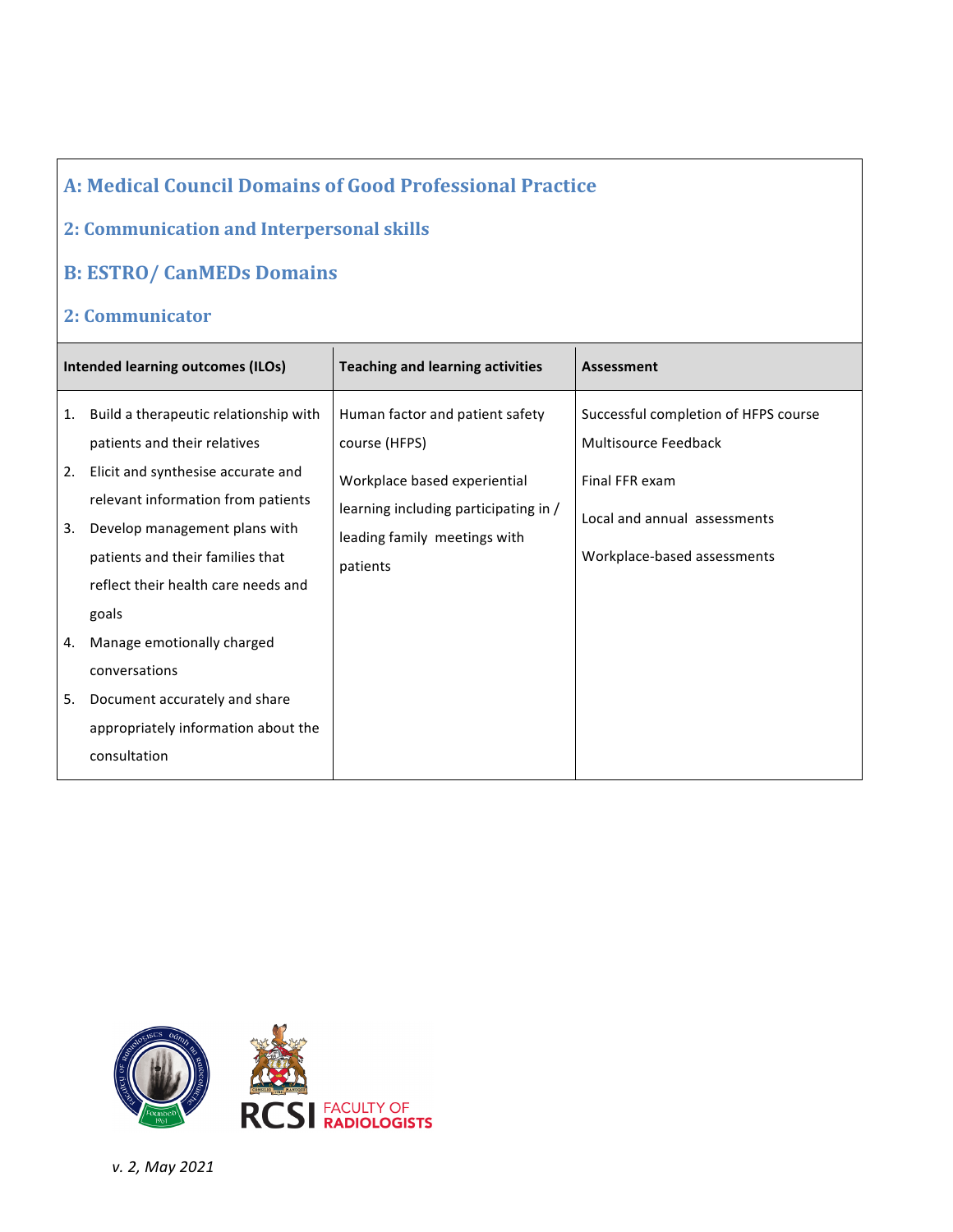#### **3: Collaboration and Teamwork**

# **B: ESTRO/ CanMEDs Domains**

**3: Collaborator**

|          | <b>Intended learning outcomes (ILOs)</b>                                                         | <b>Teaching and learning activities</b>                                                               | Assessment                                             |
|----------|--------------------------------------------------------------------------------------------------|-------------------------------------------------------------------------------------------------------|--------------------------------------------------------|
| 1.       | Work effectively with physicians and<br>other members of the health care                         | Human factor and patient safety<br>course (HFPS)                                                      | Successful completion of HFPS course and<br>PBL module |
| 2.<br>3. | professions<br>Transfer care safely to another health<br>care professional<br>Support colleagues | Workplace based experiential<br>learning<br>Independent self directed learning<br>Learning with peers | Multisource Feedback<br>Local and annual assessments   |
|          |                                                                                                  | Practice-based learning module<br>(PBL)<br>Performance of leadership roles<br>within medical team     |                                                        |

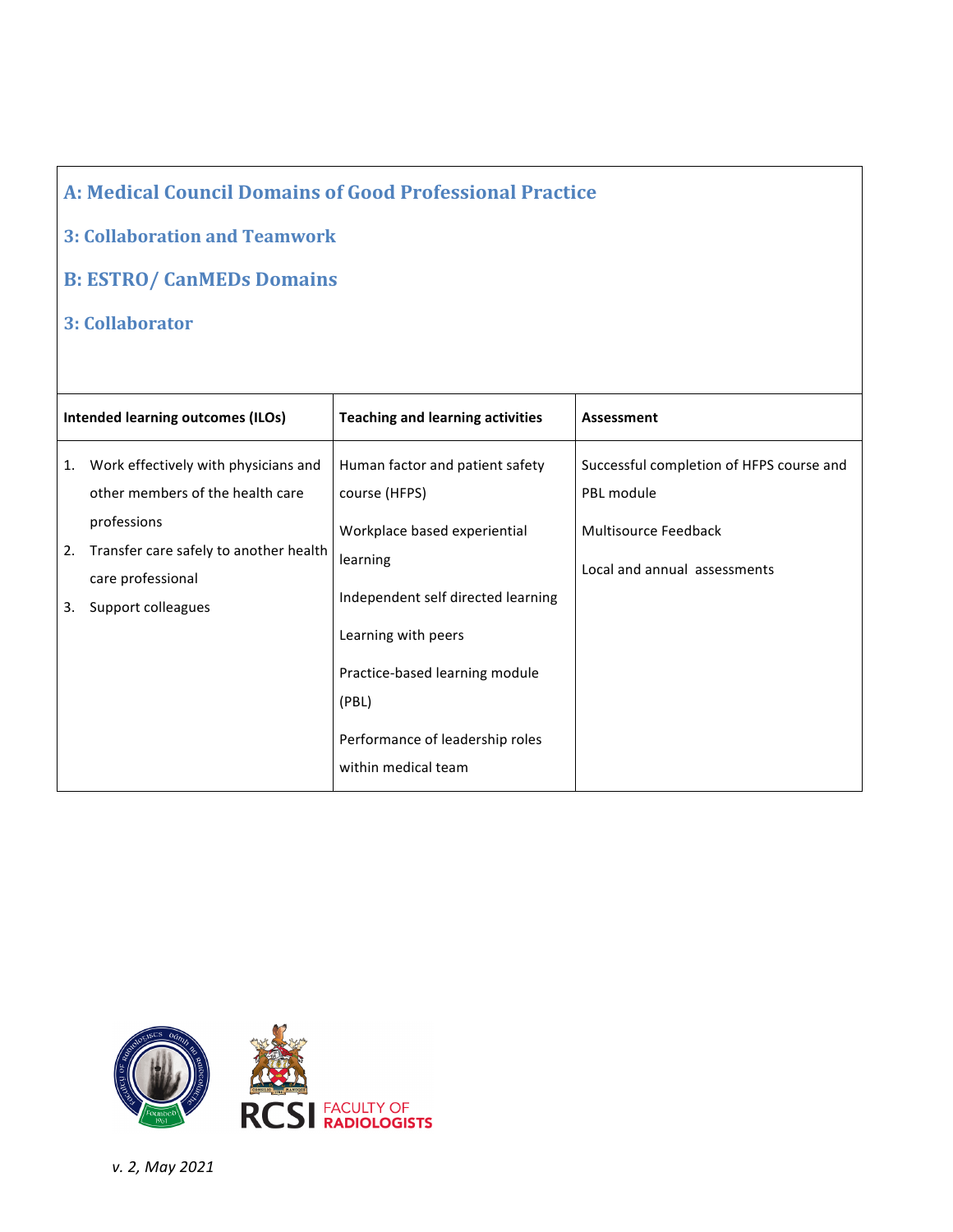**4: Management (Including self management)** 

### **B: ESTRO/ CanMEDs Domains**

#### **4: Leader**

| Intended learning outcomes (ILOs) |                                                                                                          | <b>Teaching and learning activities</b>                                          | <b>Assessment</b>                                                   |
|-----------------------------------|----------------------------------------------------------------------------------------------------------|----------------------------------------------------------------------------------|---------------------------------------------------------------------|
| 1.                                | Discuss the context in which they<br>work and apply the principles of                                    | Human factor and patient safety<br>course (HFPS)                                 | Successful completion of HFPS course<br><b>Multisource Feedback</b> |
|                                   | change management including<br>quality improvement methodology in<br>this context                        | Workplace based experiential<br>learning                                         | Local and annual assessments                                        |
|                                   | 2. Contribute to the improvement of<br>cancer care delivery in teams and the<br>wider health care system | Self directed learning<br>Learning with peers<br>Performance of leadership roles |                                                                     |
|                                   | 3. Engage in stewardship of cancer care<br>resources                                                     | within medical teams                                                             |                                                                     |
|                                   | 4. Demonstrate elements of leadership<br>in practice<br>5. Use resources appropriately                   |                                                                                  |                                                                     |
|                                   | 6. Demonstrate the ability to work in,<br>build and lead teams                                           |                                                                                  |                                                                     |

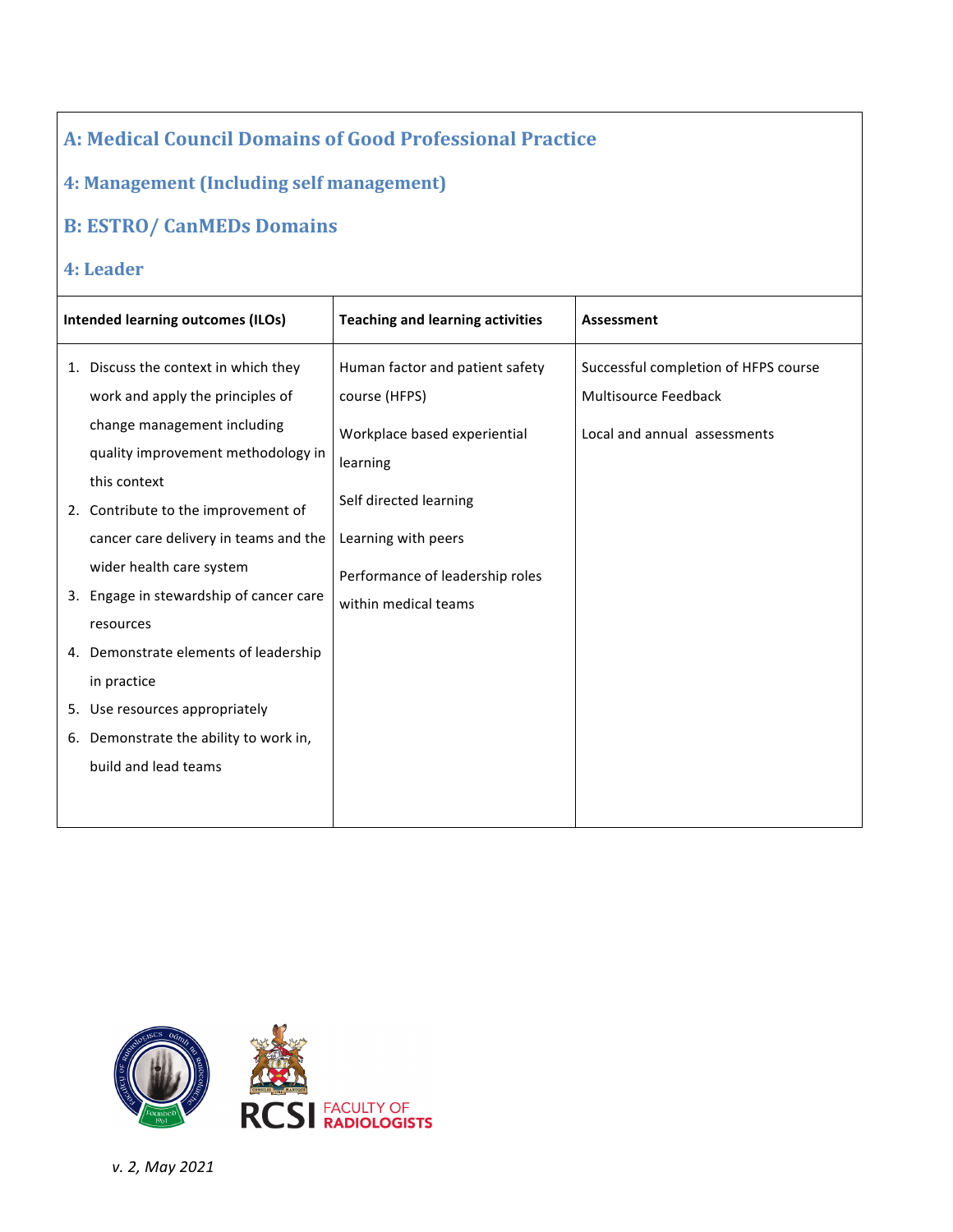### **5: Relating to patients**

# **B: ESTRO/ CanMEDs Domains**

### **5:** Advocate

| Intended learning outcomes (ILOs) |                                                                                                                                                                                                     | <b>Teaching and learning activities</b>                                                                                           | Assessment                                                                                                                                                         |
|-----------------------------------|-----------------------------------------------------------------------------------------------------------------------------------------------------------------------------------------------------|-----------------------------------------------------------------------------------------------------------------------------------|--------------------------------------------------------------------------------------------------------------------------------------------------------------------|
| 1.<br>2.<br>3.                    | Understand the specific skills of<br>gathering and giving information<br>Be familiar with useful<br>communication techniques in<br>challenging consultations<br>Advise the patient on behaviour and | Human factor and patient safety<br>course (HFPS)<br>Workplace based experiential<br>learning<br>National training modules in open | Successful completion of HFPS course<br>Multisource Feedback<br>Local and annual assessments<br>Certificate of completion of required<br>national training modules |
| 4.                                | lifestyle<br>Support patients to navigate the<br>health care system                                                                                                                                 | disclosure.                                                                                                                       |                                                                                                                                                                    |

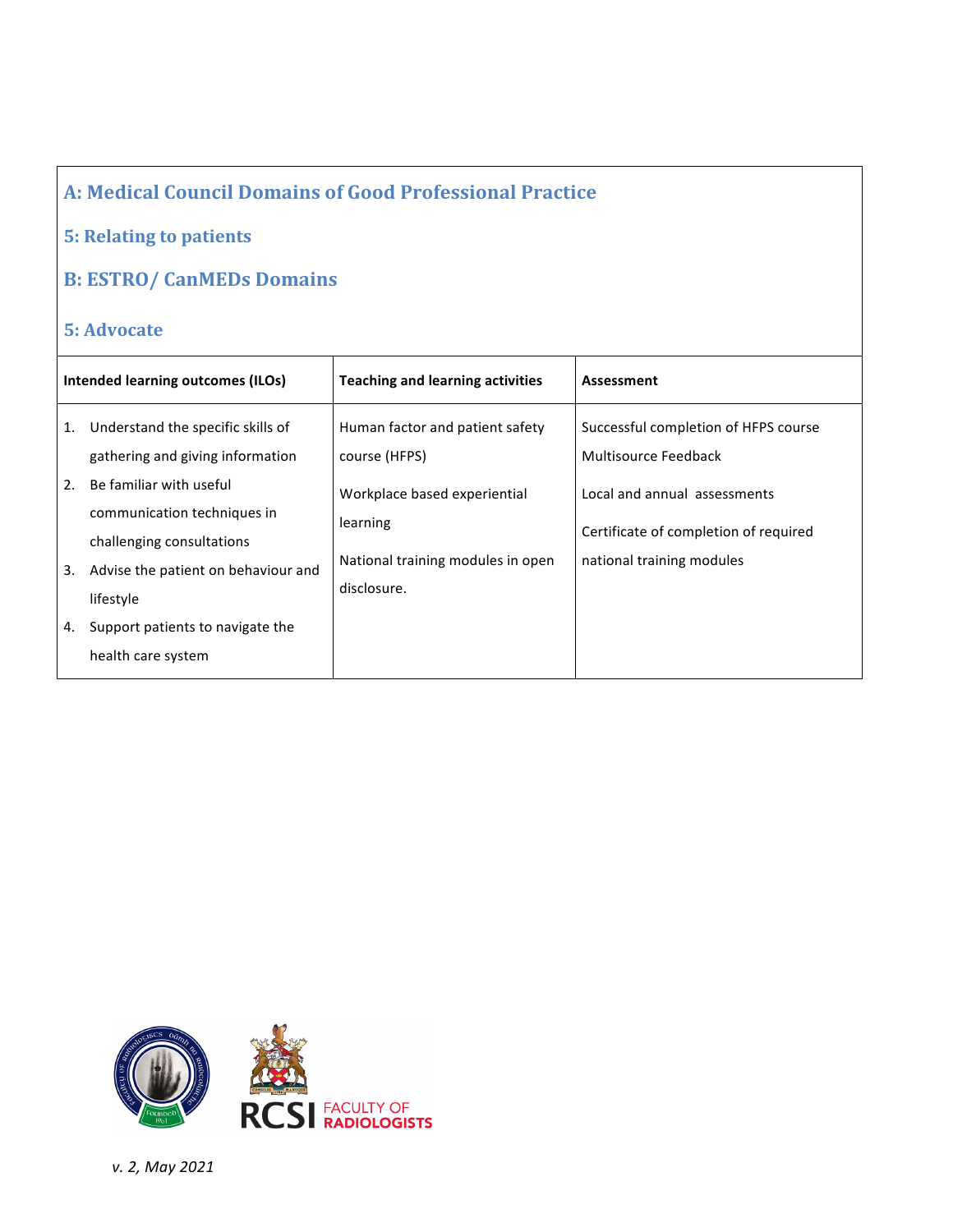### **6: Scholarship**

## **B: ESTRO/ CanMEDs Domains**

### **6: Scholar**

| Intended learning outcomes (ILOs) |                                                                                   | <b>Teaching and learning activities</b>                                             | Assessment                                                                                                            |
|-----------------------------------|-----------------------------------------------------------------------------------|-------------------------------------------------------------------------------------|-----------------------------------------------------------------------------------------------------------------------|
| 1.                                | Develop and follow a continuing<br>personal development plan,                     | Human factor and patient safety<br>course (HFPS)                                    | Successful completion of HFPS course and<br>PBL module:                                                               |
| 2.<br>3.                          | Deliver and enhance learning<br>experiences<br>Participate in research activities | Workplace based experiential<br>learning<br>Practice-based learning module<br>(PBL) | Multisource Feedback<br>Submission of research work to local /<br>national / international conferences or<br>journals |
|                                   |                                                                                   | Attendance at national scientific<br>meetings<br>Teaching of more junior colleagues | Documented participation in SHO /<br>registrar lecture schedules<br>Local and annual assessments                      |

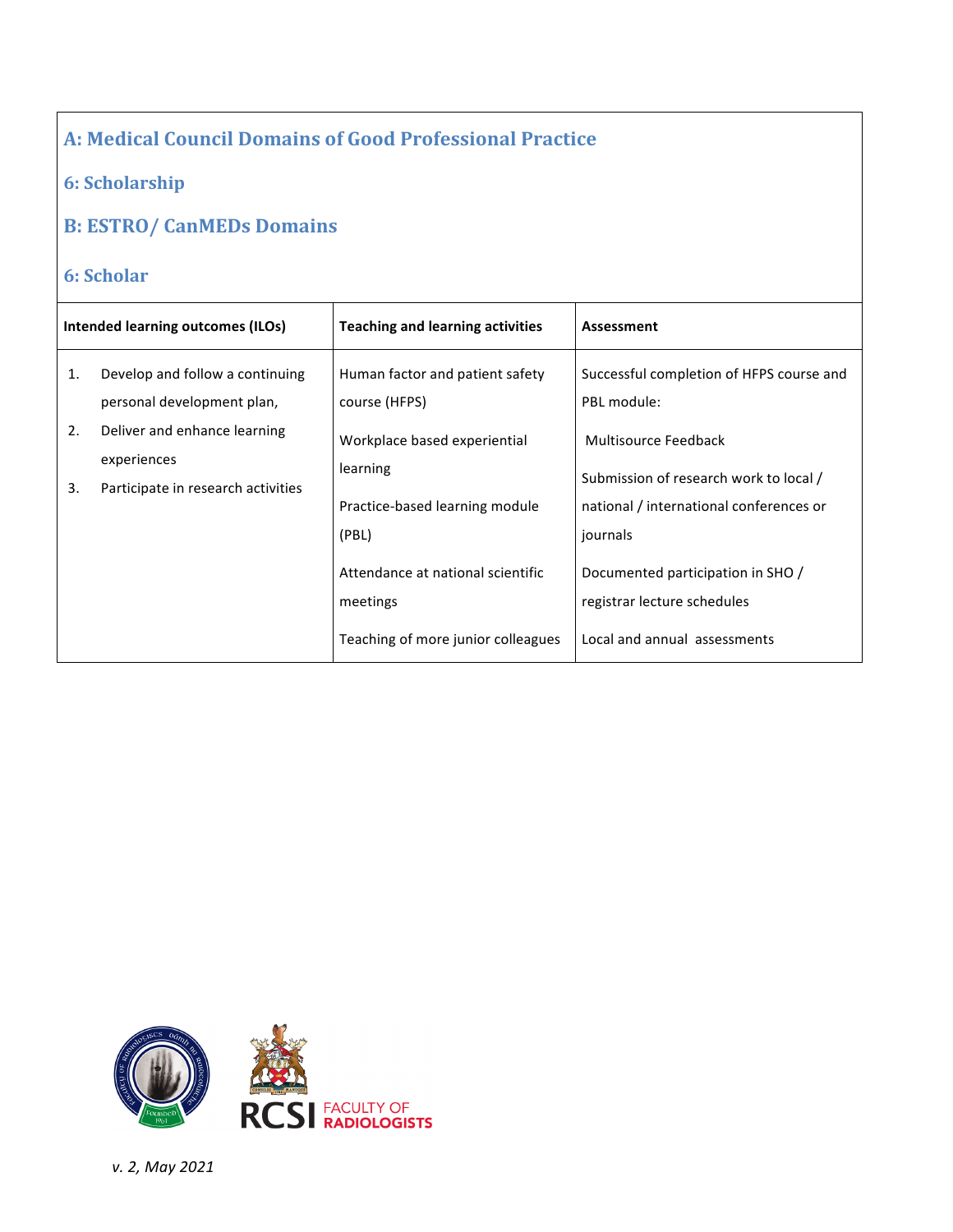#### **7: Professionalism**

#### **B: ESTRO/ CanMEDs Domains**

#### **7: Professional**

| Intended learning outcomes (ILOs) |                                                                                                                               | <b>Teaching and learning activities</b>                                                                             | Assessment                                                                                    |
|-----------------------------------|-------------------------------------------------------------------------------------------------------------------------------|---------------------------------------------------------------------------------------------------------------------|-----------------------------------------------------------------------------------------------|
| 1.<br>2.<br>3.                    | Adhere to high ethical standards<br>Aspire to excellence<br>Manage their work life balance to<br>maintain their own wellbeing | Human factor and patient safety<br>course (HFPS)<br>Workplace based experiential<br>learning<br>Learning with peers | Successful completion of HFPS course.<br>Multisource Feedback<br>Local and annual assessments |